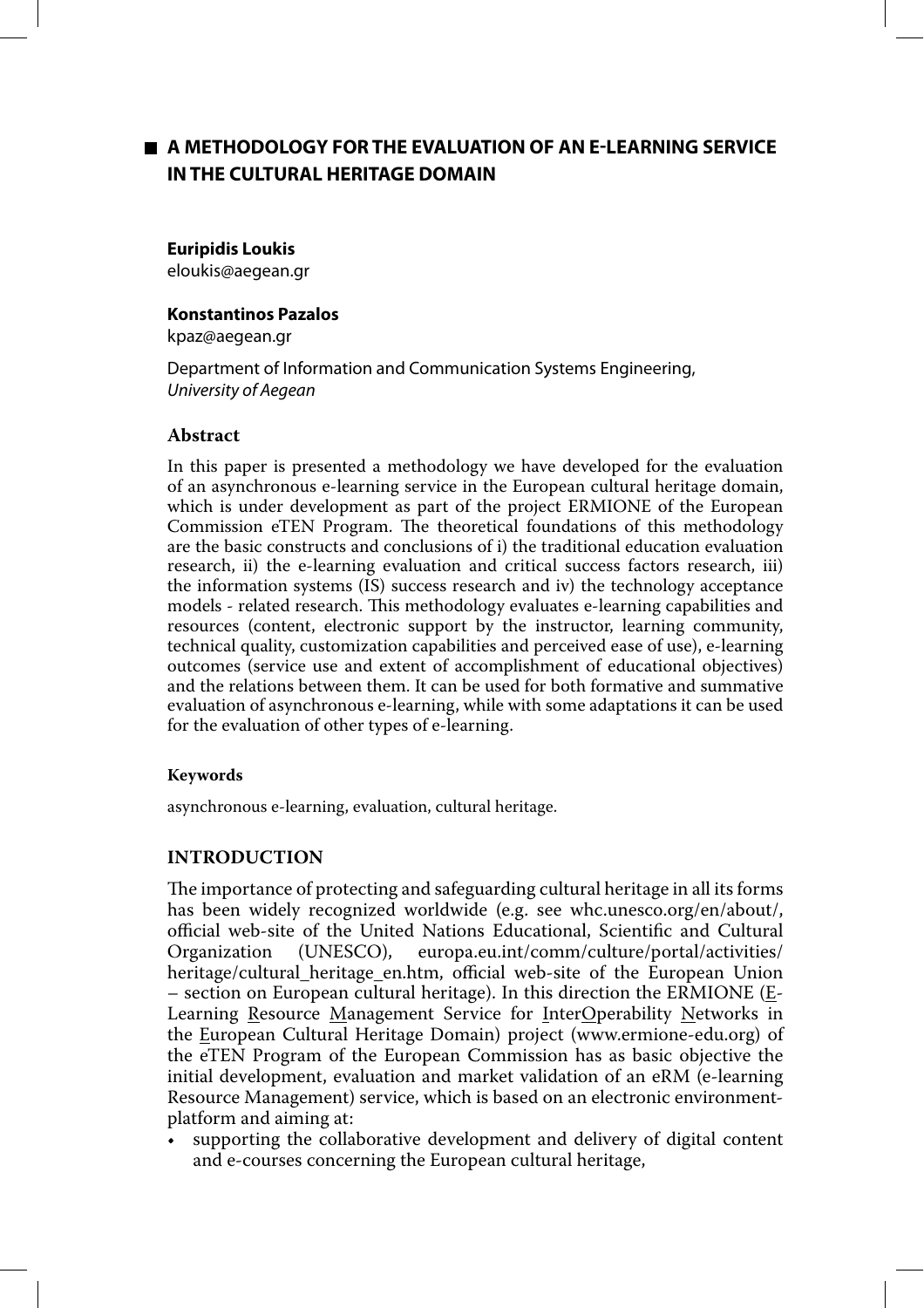- providing an 'electronic-one-stop-shop' for digital content and e-courses for learners, teachers and researchers interested in the European cultural heritage domain,
- enabling teachers to build and operate their own e-courses concerning European cultural heritage, using a big variety of digital content and e-learning modules.

 For achieving the above objectives the ERMIONE project consortium consists of various organizations with different roles: digital content providers, higher education institutions, technology providers, project coordinators and service enablers. In this paper, after a short review of previous research concerning evaluation of traditional education and e-learning, is presented a methodology we have developed for the evaluation of the asynchronous elearning service under development in this project.

# **REVIEW OF PREVIOUS RESEARCH**

Extensive research has been conducted for long time in the area of traditional education evaluation and especially in the areas of students' evaluation of (traditional) teaching effectiveness (SETE), e-learning acceptance, e-learning evaluation and critical success factors of e-learning. Table 1 gives a descriptive presentation of the most important approaches that have been developed in the above areas.

| Kind of<br>Framework                            | Name                            | <b>Developers</b>                           | <b>Description</b>                                  |
|-------------------------------------------------|---------------------------------|---------------------------------------------|-----------------------------------------------------|
| <b>Traditional</b><br>Education<br>Evaluation   | <b>IDEA</b>                     | Hoyt & Cashin 1977,<br>Cashin & Downey 1992 | Definition of 4 evaluation<br>dimensions            |
|                                                 | <b>SEEQ</b>                     | Marsh 1982, Marsh<br>1987                   | Definition of 9 evaluation<br>dimensions            |
| E-Learning<br>Acceptance<br>and Evalua-<br>tion |                                 | Jackson, 1998                               | E-learning evaluation dimen-<br>sions               |
|                                                 | <b>ELT</b>                      | Oliver & Conole 1998                        | Identification of 6 e-learning<br>evaluation stages |
|                                                 |                                 | Garrison & Anderson.<br>2003                | Identification of 7 e-learning<br>evaluation stages |
|                                                 | <b>CWAM</b>                     | Selim, 2003                                 | Evaluation of e-learning ac-<br>ceptance.           |
|                                                 |                                 | Saade and Bahli, 2005                       | Evaluation of intention to use                      |
|                                                 |                                 | Ngai et al, 2005                            | TAM extension for<br>e-learning evaluation          |
|                                                 | Global<br>Satisfaction<br>Index | Wang, 2003                                  | E-learning satisfaction<br>constructs               |

**Table 1.** Most important approaches in the areas of learning and e-learning evaluation.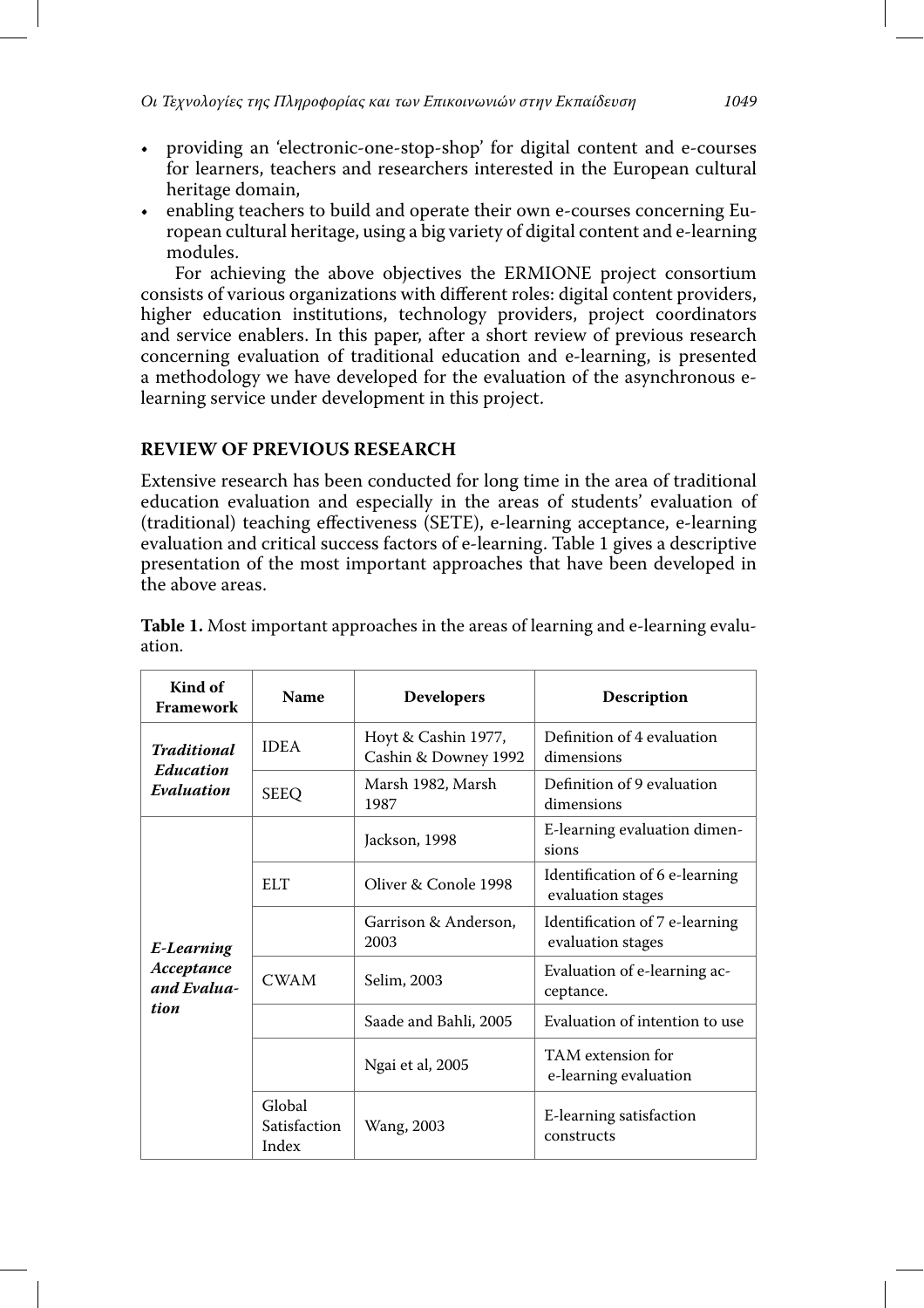| E-learning<br>CSF's | Volery & Lord, 2000 | E-learning critical success<br>factors |
|---------------------|---------------------|----------------------------------------|
|                     | Soong et al, 2001   | E-learning critical success<br>factors |
|                     | Selim, 2005         | E-learning critical success<br>factors |

However, from all this literature review has been concluded that there is a lack of a complete and widely accepted and practiced e-learning evaluation method, even through the abovementioned approaches contain useful elements for this purpose. Therefore further research is required in this area in order to:

- combine elements and conclusions from the abovementioned approaches shown in Table 1
- create a complete, multi-perspective practically applicable e-learning evaluation methodology,
- utilize and empirically validate it in 'real-life' conditions and situations.

# **AN E-LEARNING EVALUATION METHODOLOGY**

 In this direction for the evaluation of the e-learning service under development in the ERMIONE project a methodology has been developed, which is based on the basic conclusions and constructs of the: i) traditional education evaluation research, ii) e-learning evaluation and critical success factors research, iii) Information Systems (IS) success research and iv) Technology Acceptance Models (TAM)-related research, which have been reviewed in the previous section. The basic structure of this multi-perspective and multi-layer methodology is shown in Figure 1.



**Figure 1.** Basic structure of the methodology for the evaluation of the elearning service.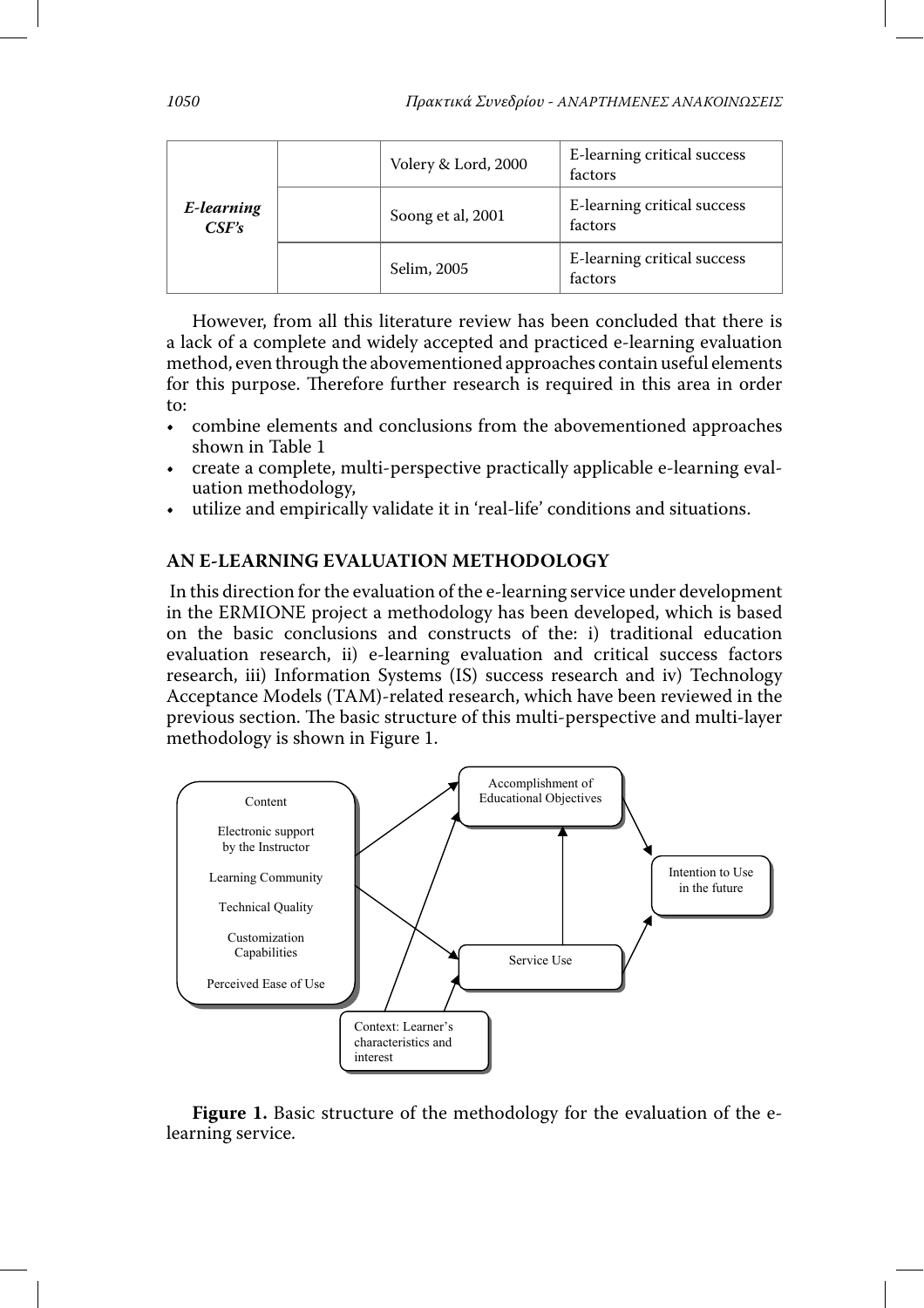It includes, at a first layer, the evaluation of the basic e-learning capabilities and resources offered to the learner: content, electronic support by the instructor, learning community, technical quality, customization capabilities and perceived ease of use. At a second layer the methodology includes two direct and one indirect variables of the e-learning service effectiveness from the viewpoint of the e-learner: the extent of perceived accomplishment of the educational objectives (ACEO), the extent of use of the platform by the elearner, and his/her intention to use it again in the future respectively. Finally, at a third layer, the methodology includes evaluation of some e-learning context characteristics, which can affect its outcomes (effectiveness), such as the level of previous experience and familiarity of the learners with computers, Internet and e-learning systems, and their initial interest in and knowledge of the course subject (learners characteristics).

 For each of the above ten constructs of this methodology a measurement instrument (set of questions) has been designed, based on the relevant literature and theory. The data that will be collected using a questionnaire based on this evaluation methodology will be processed in the four steps: a) descriptive statistics calculation, b) conduct of exploratory factor analysis for the above constructs, c) testing of hypotheses (i.e. of the structural model shown in Figure 1) through Structural Equation Modeling (SEM) techniques and finally d) synthesis of a global e-learning satisfaction index.

# **CONCLUSIONS**

Based on conclusions and frameworks of both the traditional education evaluation research and the e-learning evaluation research, and also on conclusions and constructs of the IS success research and the technology acceptance research we have developed a methodology for the evaluation of an asynchronous e-learning service that will be created in the European cultural heritage domain as part of the project ERMIONE. This methodology is multiperspective and multi-layer: it combines evaluation of the e-learning capabilities and resources offered to the e-learner, the e-learning context characteristics, the e-learning outcomes, and also it allows the estimation of the relations among them; in this way we can examine which the e-learning capabilities and resources and which context factors have a higher impact on the e-learning outcomes and effectiveness. It can be used for both formative and summative evaluation of asynchronous e-learning, while with some adaptations it can be used for the evaluation of other types of e-learning. Further research is in progress for incorporating qualitative methods in the methodology, and for utilizing and validating it.

#### **REFERENCES**

- Biggs J. B. & Collins K. F. (1982), Evaluating the quality of learning: the SOLO taxonomy, New York: Academic Press.
- Bloom B. S. (1956) Taxonomy of Educational Objectives, Handbook I: The Cognitive Domain, New York: David McKay Co Inc.
- Cashin W. E. & Downey R. G. (1992), Using Global Student Rating Items for Summative Evaluation, Journal of Educational Psychology, 84(4), 563-572.
- Davis F. D. (1989), Perceived Usefulness, Perceived Ease of Use, and User Acceptance of